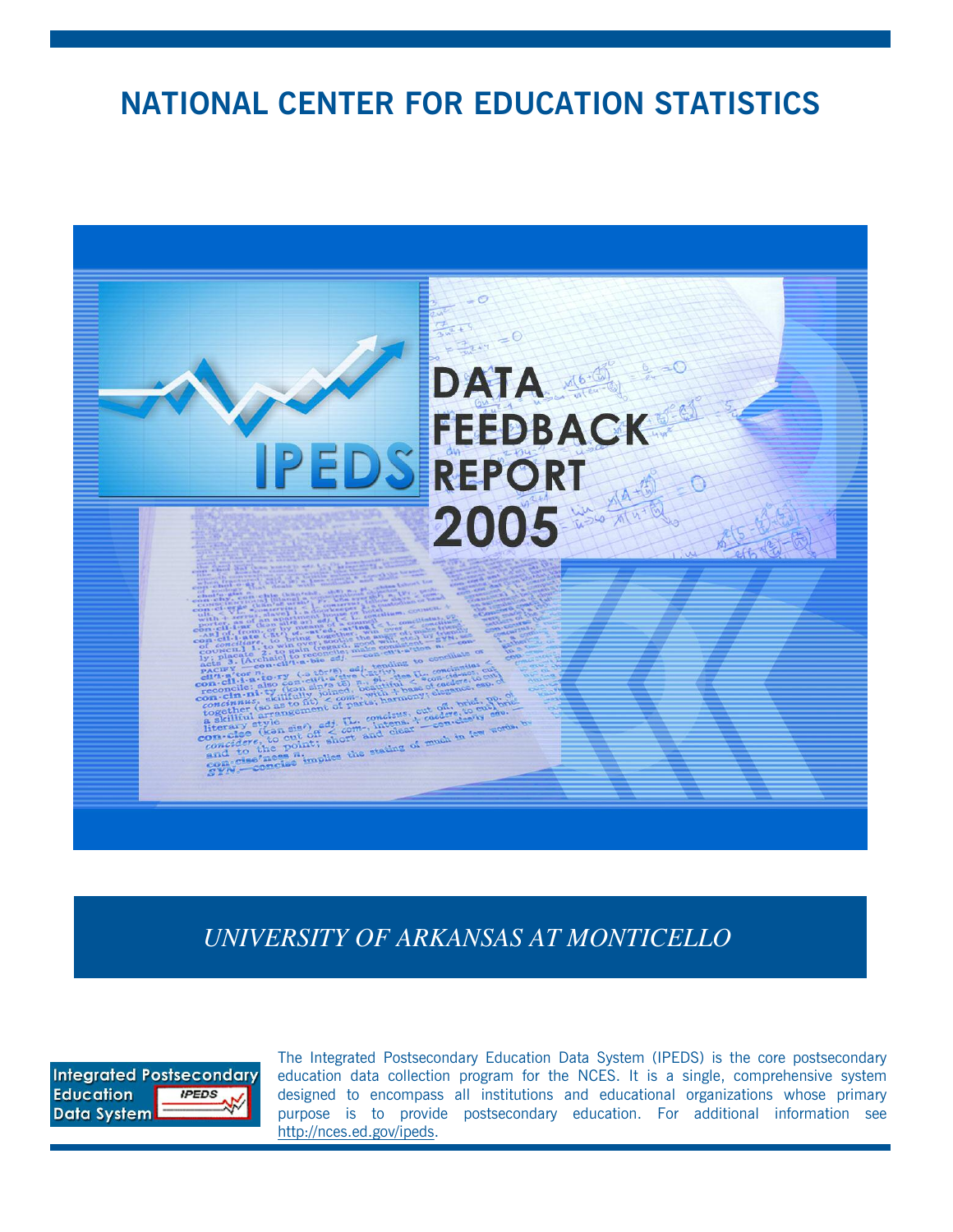#### September 01, 2005

Dear Institutional Executive:

The National Center for Education Statistics is pleased to provide you with the second annual IPEDS Data Feedback Report, which is customized for your institution. This report includes data, provided in 2004-05 through the Integrated Postsecondary Education Data System, for your institution and a comparison group of institutions. This year, you had the opportunity to select your own comparison group or, if you did not submit your own group, IPEDS identified a comparison group for you.

IPEDS continually makes improvements to the data collection, the analysis tools, and the Data Feedback Reports based on suggestions from users. We encourage you to continue to help us improve IPEDS and these reports by sending your comments to datafeedback@ed.gov.

Thank you for all of your efforts throughout the data collection process. Without your support and the high quality data that you provide, these reports would not be possible.

Best regards,

Susan G. Broyles

Susan G. Broyles IPEDS Program Director

## **What Is The Purpose Of This Report?**

The IPEDS Data Feedback Report is intended to provide institutions a context for examining the data they submitted to the Integrated Postsecondary Education Data System (IPEDS). Our goal is to produce a report that is useful to institutional executives and that may help improve the quality and comparability of IPEDS data.

# **What Is In This Report?**

The figures provided in this report are those suggested by the IPEDS Technical Review Panel. They were developed to provide selected indicators and data elements for your institution and a comparison group of institutions. The figures are based on data collected during the 2004–05 IPEDS collection cycle and are the most recent data available. Additional information about these indicators is provided in the Methodological Notes at the end of the report. Following the figures is a list of the institutions in your comparison group and the criteria used for their selection. Please refer to "Comparison Group" in the Methodological Notes for more information.

# **What Is IPEDS?**

The Integrated Postsecondary Education Data System (IPEDS) is a system of survey components that collects data from all institutions in the United States and other jurisdictions, such

as Puerto Rico, whose primary purpose is to provide postsecondary education. IPEDS collects institution-level data on students (enrollment and graduation rates), student charges, program completions, faculty, staff, and finances. Each year nearly 6,700 postsecondary institutions provide information to the U.S. Department of Education through IPEDS. These data are used at the federal and state level for policy analysis and development; at the institutional level for benchmarking and peer analysis; and by students and parents, through College Opportunities On-Line (IPEDS COOL at http://nces.ed.gov/ipeds/cool/), to aid in the college search process. For more information about IPEDS, see http://nces.ed.gov/ipeds.

# **Would You Like To Do More Analysis Of Your IPEDS Data?**

The information in this report can be produced for a different comparison group using the IPEDS Executive Peer Tool (ExPT) at http://nces.ed.gov/ipedspas/expt. If you would like to make comparisons on a wider range of IPEDS variables, the more comprehensive IPEDS Peer Analysis System (PAS) is available at http://nces.ed.gov/ipedspas. In both systems, you may select your own comparison group by institution name or by using selected variables. Through the ExPT, you may also print additional copies of this report.

### **SELECTED FIGURES**

These figures are based on 2004–05 IPEDS data submitted by your institution, UNIVERSITY OF ARKANSAS AT MONTICELLO, and the comparison group listed later in this report.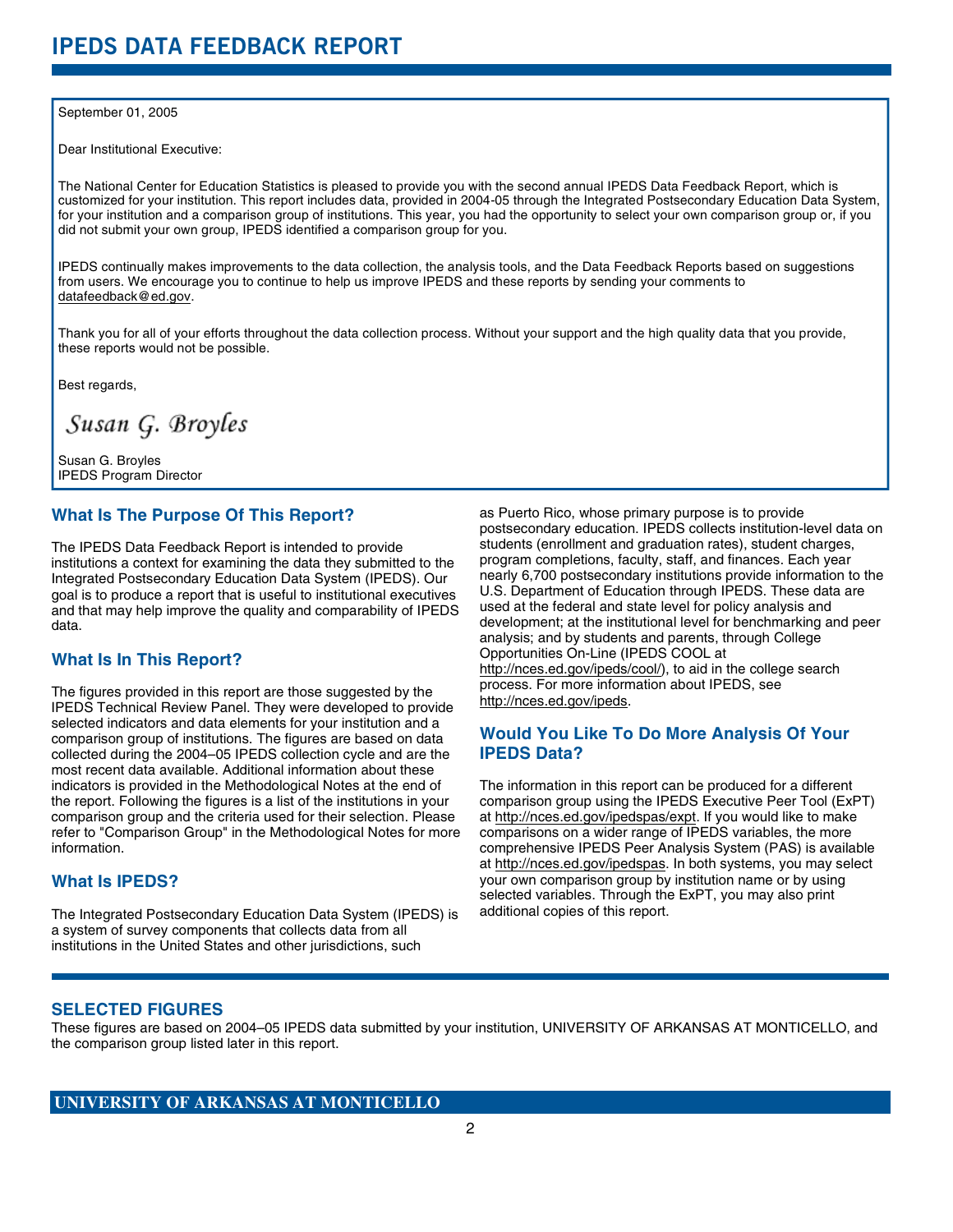



NOTE: For details on calculating full-time equivalent (FTE) enrollment, see "Calculating FTE" in the Methodological Notes at the end of this report. Headcounts, FTE, and full- and part-time fall enrollment include both undergraduate and postbaccalaureate students, when applicable.

SOURCE: U.S. Department of Education, National Center for Education Statistics, Integrated Postsecondary Education Data System (IPEDS): Spring 2005.



**Figure 2. Percent of all students enrolled, by race/ethnicity: Fall 2004**

NOTE: Median values for the comparison may not add to 100 percent. See "Use of Median Values for Comparison Group" for how median values are determined. SOURCE: U.S. Department of Education, National Center for Education Statistics, Integrated Postsecondary Education Data System (IPEDS): Spring 2005.

#### **Figure 3. Academic year tuition and required fees for full-time, firsttime degree/certificate-seeking undergraduates: 2002–03— 2004–05**



SOURCE: U.S. Department of Education, National Center for Education Statistics, Integrated Postsecondary Education Data System (IPEDS): Fall 2004.

#### **Figure 4. Percent of full-time, first-time, degree/certificate-seeking undergraduate students receiving financial aid, by type of aid: 2003–04**



NOTE: For details on how students are counted for financial aid reporting, see "Student Counts for Financial Aid Reporting" in the Methodological Notes at the end of this report.

SOURCE: U.S. Department of Education, National Center for Education Statistics, Integrated Postsecondary Education Data System (IPEDS): Spring 2005.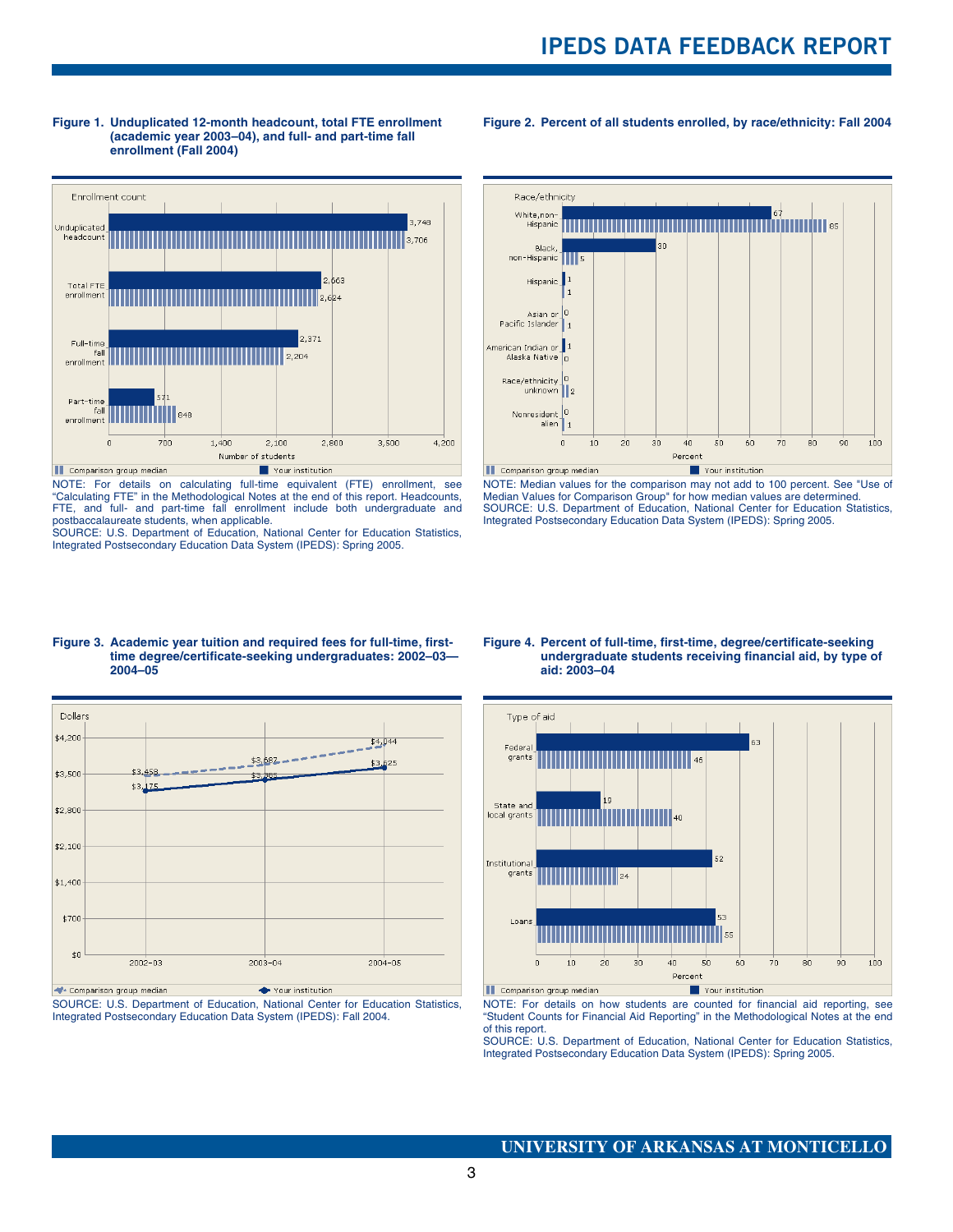# **IPEDS DATA FEEDBACK REPORT**





NOTE: Average grant (or loan) values were calculated by dividing the total grants (or loans) awarded by the total number of recipients.

SOURCE: U.S. Department of Education, National Center for Education Statistics, Integrated Postsecondary Education Data System (IPEDS): Spring 2005.





NOTE: Total entering students include all students coming to the institution for the first time. For 4-year schools, retention rates are reported for students seeking a bachelor's degree only. For more information see "Retention Rates" in the Methodological Notes at the end of this report.

SOURCE: U.S. Department of Education, National Center for Education Statistics, Integrated Postsecondary Education Data System (IPEDS): Spring 2005.

#### **Figure 7. Graduation rates of full-time, first-time degree/certificateseeking undergraduates by race/ethnicity: 1998 cohort**



NOTE: The graduation rates are the Student Right-to-Know (SRK) rates. For more information see the Methodological Notes at the end of the report.

SOURCE: U.S. Department of Education, National Center for Education Statistics, Integrated Postsecondary Education Data System (IPEDS): Spring 2005.

#### **Figure 8. Number of degrees awarded, by level: Academic year 2003–04**



SOURCE: U.S. Department of Education, National Center for Education Statistics, Integrated Postsecondary Education Data System (IPEDS): Fall 2004.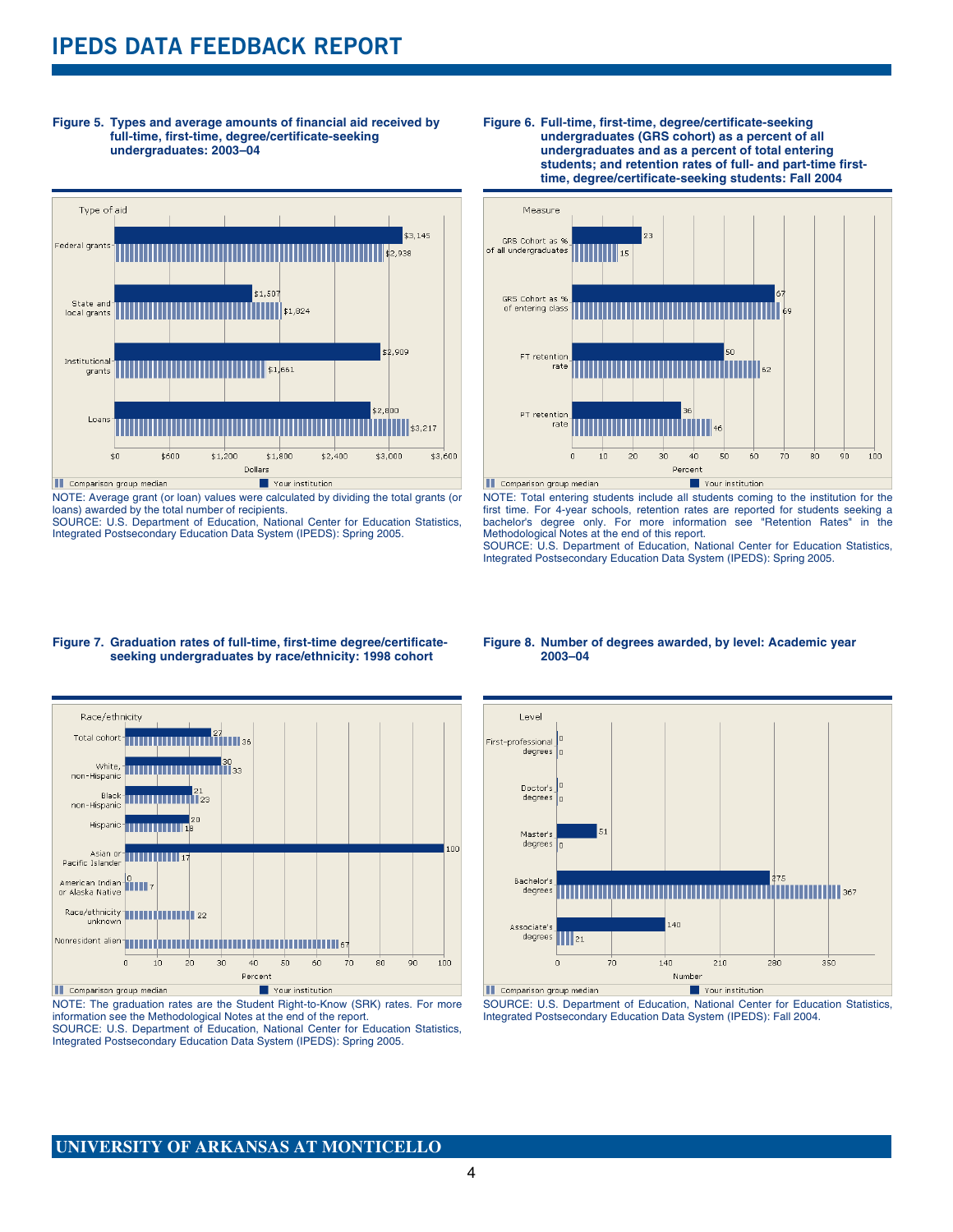**Figure 9. Core revenues per FTE student, by source: Fiscal year 2004**

**Figure 10. Core expenses per FTE student, by function: Fiscal year 2004**



NOTE: Revenues per full-time equivalent (FTE) enrollment, particularly tuition and fees and appropriations, may be inflated because finance data include all core revenues while FTE reflects credit activity only. For details on calculating FTE enrollment and a detailed definition of core revenues see the Methodological Notes. SOURCE: U.S. Department of Education, National Center for Education Statistics, Integrated Postsecondary Education Data System (IPEDS): Spring 2005.



NOTE: Expenses per full-time equivalent (FTE) enrollment, particularly instruction, may be inflated because finance data include all core expenses while FTE reflects credit activity only. For details on calculating FTE enrollment and a detailed definition of core expenses see the Methodological Notes.

SOURCE: U.S. Department of Education, National Center for Education Statistics, Integrated Postsecondary Education Data System (IPEDS): Spring 2005.

#### **Figure 11. Percent of FTE professional staff by assigned position: Fall 2004**



NOTE: Median values for the comparison may not add to 100 percent. See "Use of Median Values for Comparison Group" for how median values are determined. Graduate assistants are not included in this figure.

SOURCE: U.S. Department of Education, National Center for Education Statistics, Integrated Postsecondary Education Data System (IPEDS): Winter 2004–05.

#### **Figure 12. Average salaries of full-time instructional faculty equated to 9-month contracts, by academic ranks: Academic year 2004–05**



NOTE: Average full-time instructional faculty salaries for 11/12-month contracts were adjusted to 9-month average salaries by multiplying the 11/12-month salary by .8182. Salaries based on less-than 9-month contracts are not included. Medical school faculty salaries are not included.

SOURCE: U.S. Department of Education, National Center for Education Statistics, Integrated Postsecondary Education Data System (IPEDS): Winter 2004–05.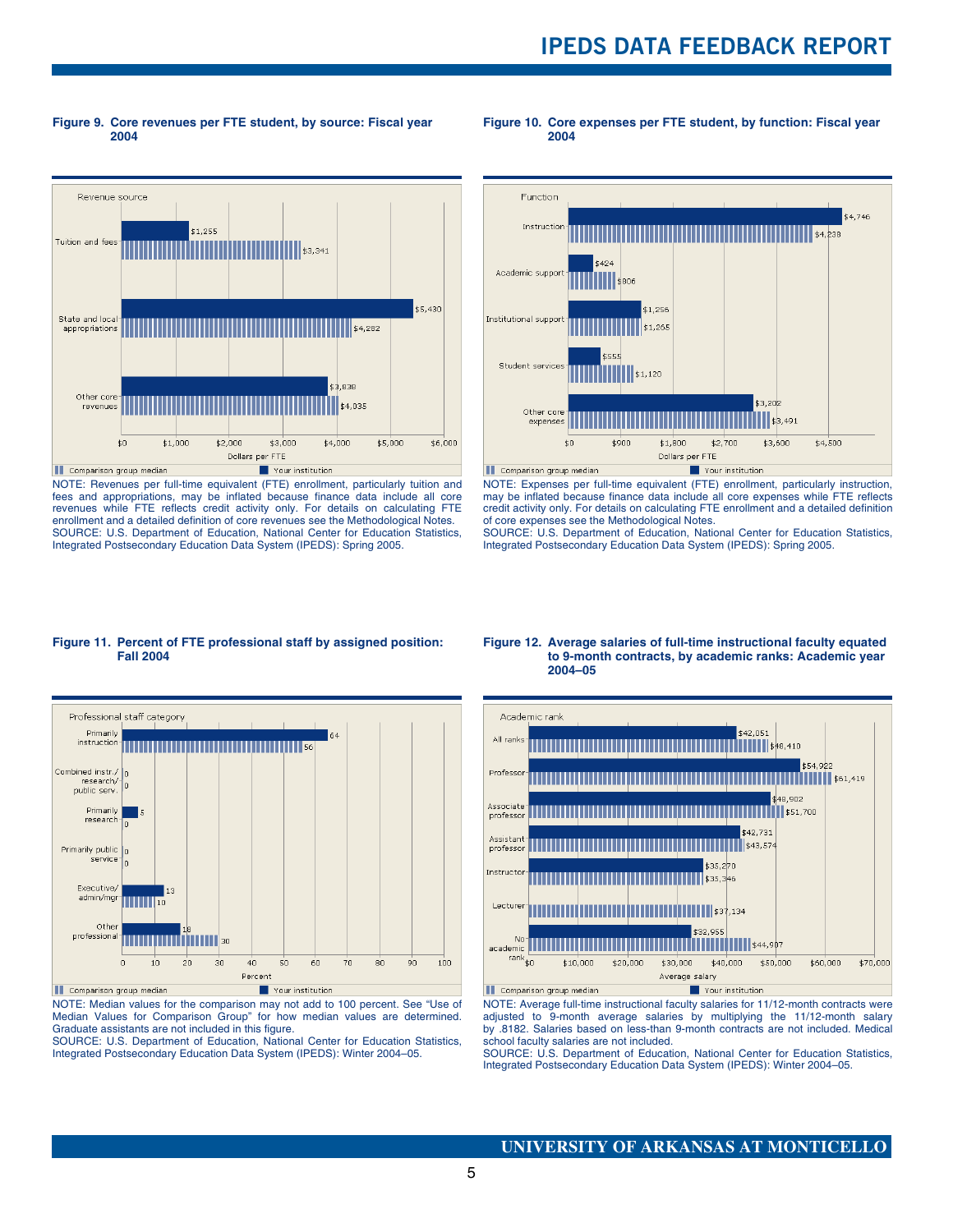# **COMPARISON GROUP**

Using some of your institution's characteristics, a group of comparison institutions was selected for you. The characteristics include public, 4-year, degree-granting, Carnegie Classification of Baccalaureate-Liberal Arts, Baccalaureate-General, Baccalaureate/Associates College, Schools of art, music, and design or Teachers colleges, and enrollment of a similar size. This comparison group includes the following 28 institutions:

- ATHENS STATE UNIVERSITY (ATHENS, AL)
- BLACK HILLS STATE UNIVERSITY (SPEARFISH, SD)
- BLUEFIELD STATE COLLEGE (BLUEFIELD, WV)
- CONCORD UNIVERSITY (ATHENS, WV)
- DAKOTA STATE UNIVERSITY (MADISON, SD)
- ELIZABETH CITY STATE UNIVERSITY (ELIZABETH CITY, NC)
- FAIRMONT STATE UNIVERSITY (FAIRMONT, WV)
- GLENVILLE STATE COLLEGE (GLENVILLE, WV)
- INDIANA UNIVERSITY-EAST (RICHMOND, IN)
- INDIANA UNIVERSITY-KOKOMO (KOKOMO, IN)
- **LEWIS-CLARK STATE COLLEGE (LEWISTON, ID)**
- **LYNDON STATE COLLEGE (LYNDONVILLE, VT)**
- METROPOLITAN STATE COLLEGE OF DENVER (DENVER, CO)
- MISSOURI WESTERN STATE COLLEGE (ST JOSEPH, MO)
- SHEPHERD UNIVERSITY (SHEPHERDSTOWN, WV)
- SUNY COLLEGE AT OLD WESTBURY (OLD WESTBURY, NY)
- THE UNIVERSITY OF MONTANA-WESTERN (DILLON, MT)
- UNIVERSITY OF ARKANSAS AT PINE BLUFF (PINE BLUFF, AR)
- UNIVERSITY OF HOUSTON-DOWNTOWN (HOUSTON, TX)
- UNIVERSITY OF MAINE AT FARMINGTON (FARMINGTON, ME)
- UNIVERSITY OF MAINE AT FORT KENT (FORT KENT, ME)
- UNIVERSITY OF MAINE AT MACHIAS (MACHIAS, ME)
- UNIVERSITY OF PITTSBURGH-JOHNSTOWN (JOHNSTOWN, PA)
- UNIVERSITY OF SOUTH CAROLINA UPSTATE (SPARTANBURG, SC)
- UNIVERSITY OF SOUTH CAROLINA-AIKEN (AIKEN, SC)
- WEST LIBERTY STATE COLLEGE (WEST LIBERTY, WV)
- WEST VIRGINIA STATE UNIVERSITY (INSTITUTE, WV)
- WEST VIRGINIA UNIVERSITY INSTITUTE OF TECHNOLOGY (MONTGOMERY, WV)
-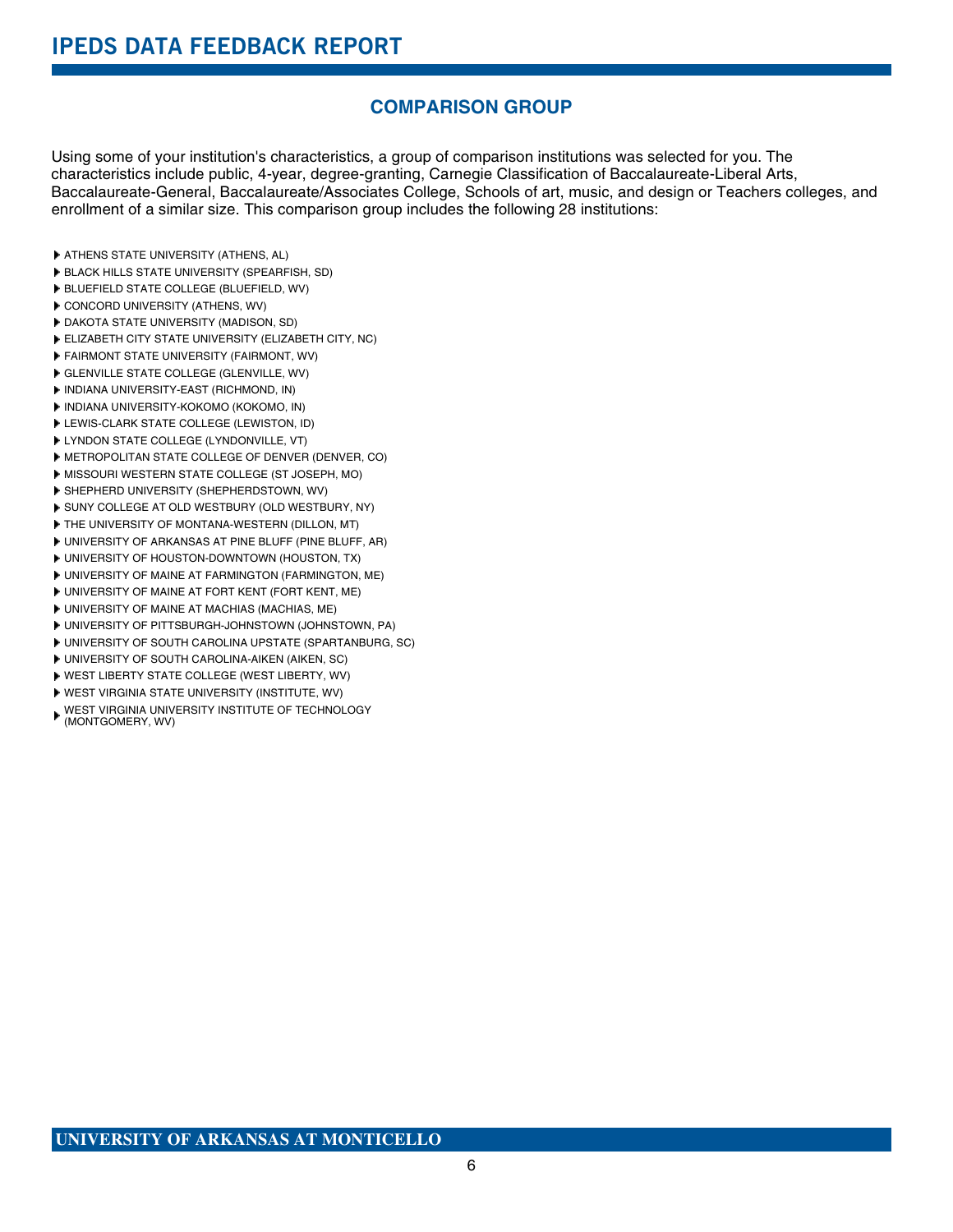# **IPEDS DATA FEEDBACK REPORT**

# **METHODOLOGICAL NOTES**

#### **Overview**

The statistics and indicators in this report are based on data supplied by institutions to IPEDS during the 2004–05 survey year. Once the data submissions were locked by the institution's keyholder (and others), they were reviewed by the Help Desk and migrated to the IPEDS Peer Analysis System. Response rates for 2004–05 exceeded 99 percent for most surveys. Detailed response tables are included in the appendices to the IPEDS E.D. TABs. See http://nces.ed.gov/ipeds under "publications."

#### **Comparison Groups**

Comparison group data are included to provide a context for interpreting your institution's statistics. If your institution did not predefine a Custom Comparison Group for this report (by June 15, 2005), NCES selected a comparison group for you based on the institutional characteristics detailed immediately above the listing of the comparison group institutions. The comparison group used in this report may not reflect your institution's peer group or you may wish to compare your institution to multiple groups of institutions. The Executive Peer Tool (ExPT) (see http://nces.ed.gov/ipedspas/expt) can be used to produce the figures in this report for different groups of institutions.

#### **Use of Median Values for Comparison Group**

The value for the focus institution is compared to the median value for the comparison group for each statistic included in the figure. If more than one statistic is presented in a figure, the median values are determined separately for each indicator or statistic. Where percent distributions are presented, median values may not add to 100 percent. Through the ExPT, you have access to all of the data used to create the figures included in this report.

#### **Missing Statistics**

If a statistic is not reported for your institution, the omission indicates that one of the following conditions exists: (1) the value of that statistic is not relevant to your institution and the data were not collected; or (2) the data required to compute the statistic for your institution were reported combined with data from another institution.

#### **Use of Imputed Data**

All IPEDS data are subject to imputation for nonresponse—both total (institutional) nonresponse and partial (item) nonresponse. Imputed values are included for both your institution and any institutions in your comparison group. For example, if an institution in your comparison group did not complete the Salaries component, NCES imputed the data for that institution AND the imputed data were used in determining the median values for each comparison group statistic.

#### **Data Perturbation and Confidentiality**

Four laws cover protection of the confidentiality of individually identifiable information collected by NCES—the Privacy Act of 1974, as amended; the E-Government Act of 2002; the Education Sciences Reform Act of 2002; and the USA Patriot Act of 2001.

Under law, public use data collected and distributed by NCES may be used only for statistical purposes. Any effort to determine the identity of any reported case is prohibited by law. In order to preserve individuals' confidentiality, data in the Graduation Rates, Student Financial Aid, Salaries, and Fall Staff components of IPEDS are perturbed. Only perturbed data are available in the Peer Analysis System and the ExPT; the perturbed data were used in creating this report.

#### **Descriptions of Statistics Used in the Figures**

#### **Calculating FTE Enrollment**

The full-time-equivalent (FTE) enrollment used in this report is the sum of the institutions' FTE undergraduate enrollment and FTE graduate enrollment (as calculated from or reported on the 2004 Enrollment component) plus the estimated FTE of firstprofessional students. Undergraduate and graduate FTE are estimated using 12-month instructional activity (credit and/or contact hours). First-professional FTE is estimated by calculating the ratio of full-time to part-time first-professional students from the fall counts (part A) and applying this ratio to the 12-month unduplicated headcount of first-professional students. The estimated number of full-time students is added to one-third of the estimated number of part-time students. See "Calculation of FTE Students (using instructional activity)" in the IPEDS Glossary at http://nces.ed.gov/ipeds/glossary/.

#### **Calculating FTE for Professional Staff**

The full-time-equivalent (FTE) of professional staff is calculated by summing the total number of full-time professional staff from the Employees by Assigned Position (EAP) component and adding one-third of the total number of part-time professional staff.

#### **Cohort Determination for Reporting Student Financial Aid and Graduation Rates**

Student cohorts for reporting Student Financial Aid and Graduation Rates data are based on the reporting type of the institution. For institutions that report based on an academic year (those operating on standard academic terms), student counts and cohorts are based on fall term data. Student counts and cohorts for program reporters (those that do not operate on standard academic terms) are based on unduplicated counts of students enrolled during a full 12-month period.

#### **Core Expenses**

Core expenses for public institutions reporting under GASB standards include expenses for instruction, research, public service, academic support, student services, institutional support, operation and maintenance of plant, depreciation, scholarships and fellowships, and other expenses. Core expenses for FASB (primarily private, not-for-profit and for-profit) institutions include expenses on instruction, research, public service, academic support, student services, institutional support, net grant aid to students, and other expenses.